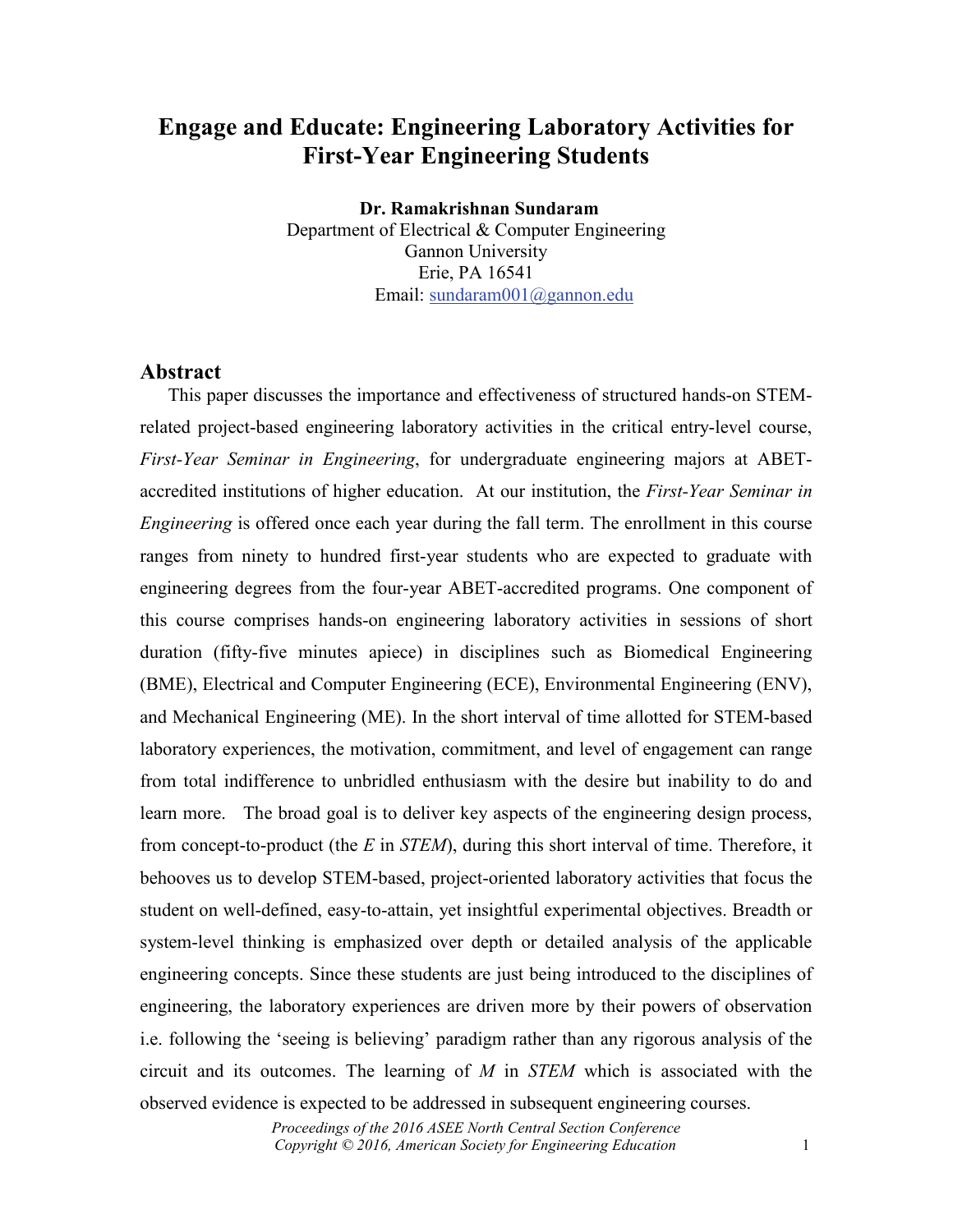### **1. Introduction**

The critical entry-level course at our university, titled *First-Year Seminar in Engineering*, is designed to orient the new student to the university and to introduce engineering as a professional field<sup>1</sup>. The *First-Year Seminar in Engineering* intends to stimulate the interest of the incoming freshman undergraduate engineering student in broad and specific issues related to professions in engineering disciplines. In this regard, hands-on problem-based<sup>2-4</sup> and project-based<sup>5-7</sup> engineering laboratory activities and experiences form an integral part of this course. The students are expected to engage in laboratory activities, lasting about fifty-five minutes apiece, in each of the following laboratories – Biomedical Engineering (BME), Electrical and Computer Engineering (ECE), Environmental Engineering (ENV), and Mechanical Engineering (ME). Although the time interval for the engineering laboratory experience is short, it is possible to involve the student in structured and thought-provoking laboratory activities which emphasize some of the aspects crucial to STEM learning. One must note that these are students fresh out of high school, where they have been exposed, possibly to a greater degree, to the science (S) and mathematics (M) components rather than to the technology (T) and engineering (E) components of STEM. Therefore, any laboratory experience must target the T and E aspects of STEM and stimulate the interest in and process of integration of all four components within each student.

This paper discusses the implementation of laboratory activities in the ECE discipline which emphasize the importance of assembly, test, and validation steps of engineering  $\text{design}^8$ . In order for the future engineers to gain some understanding of the concept-toproduct process, these activities are focused more on experimental observation and data collection than on the critical evaluation of the design process and rigorous mathematical analysis. These aspects are expected to be the theme of the courses to be taken by these students in later years of the undergraduate degree program. This paper is organized in four sections. Section 2 outlines the set of structured ECE laboratory activities. Section 3 discusses the rubric for assessment of student participation. Section 4 summarizes the quantitative performance of the students. Section 5 presents the conclusions.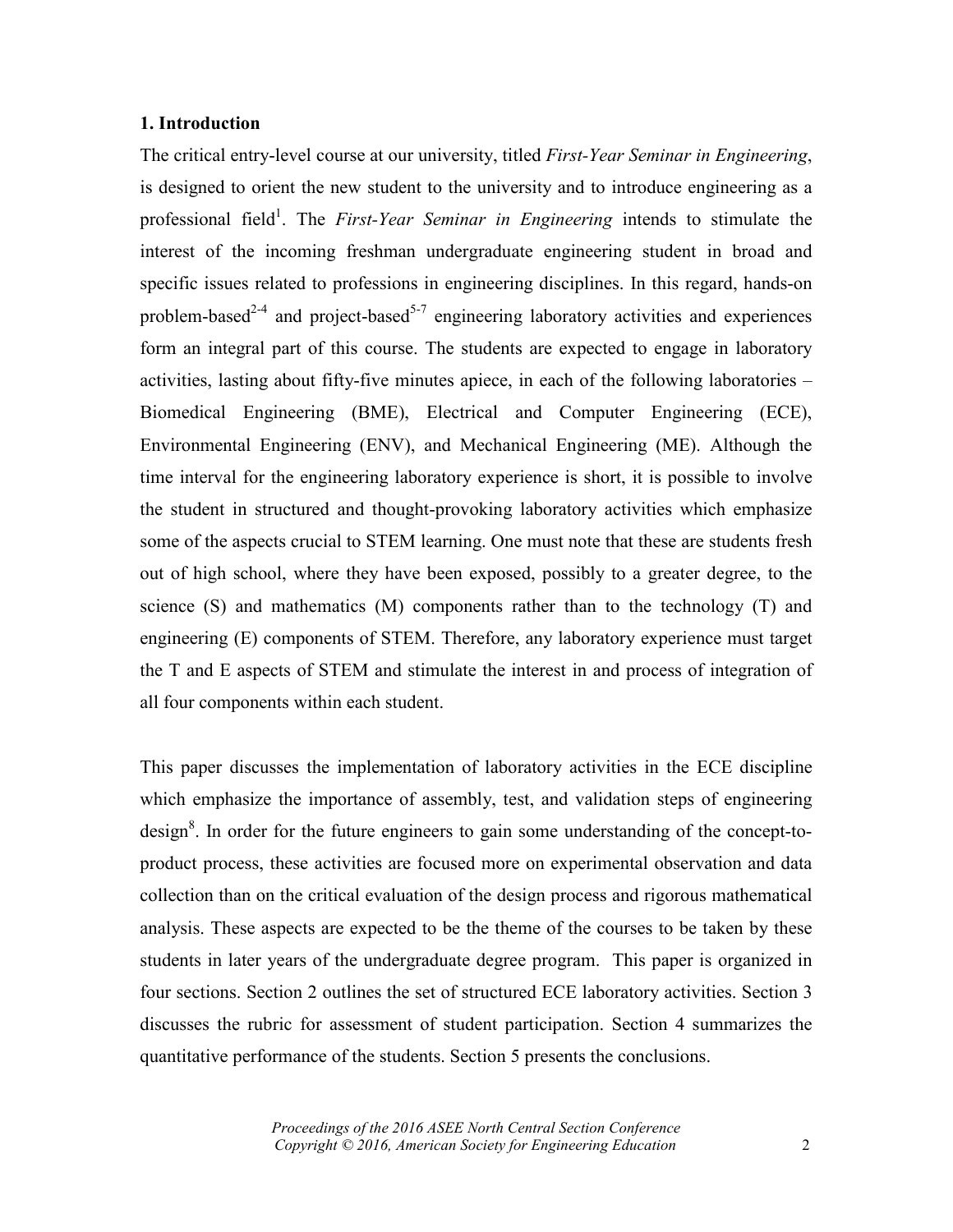### **2. ECE laboratory activities**

Figure 1 illustrates the flow of events during and after the ECE laboratory session. The duration of the session was fifty-five minutes. There were about twenty students, grouped into ten pairs, in each of four sessions across two weeks of the semester.



Figure 1: Flow of the ECE laboratory session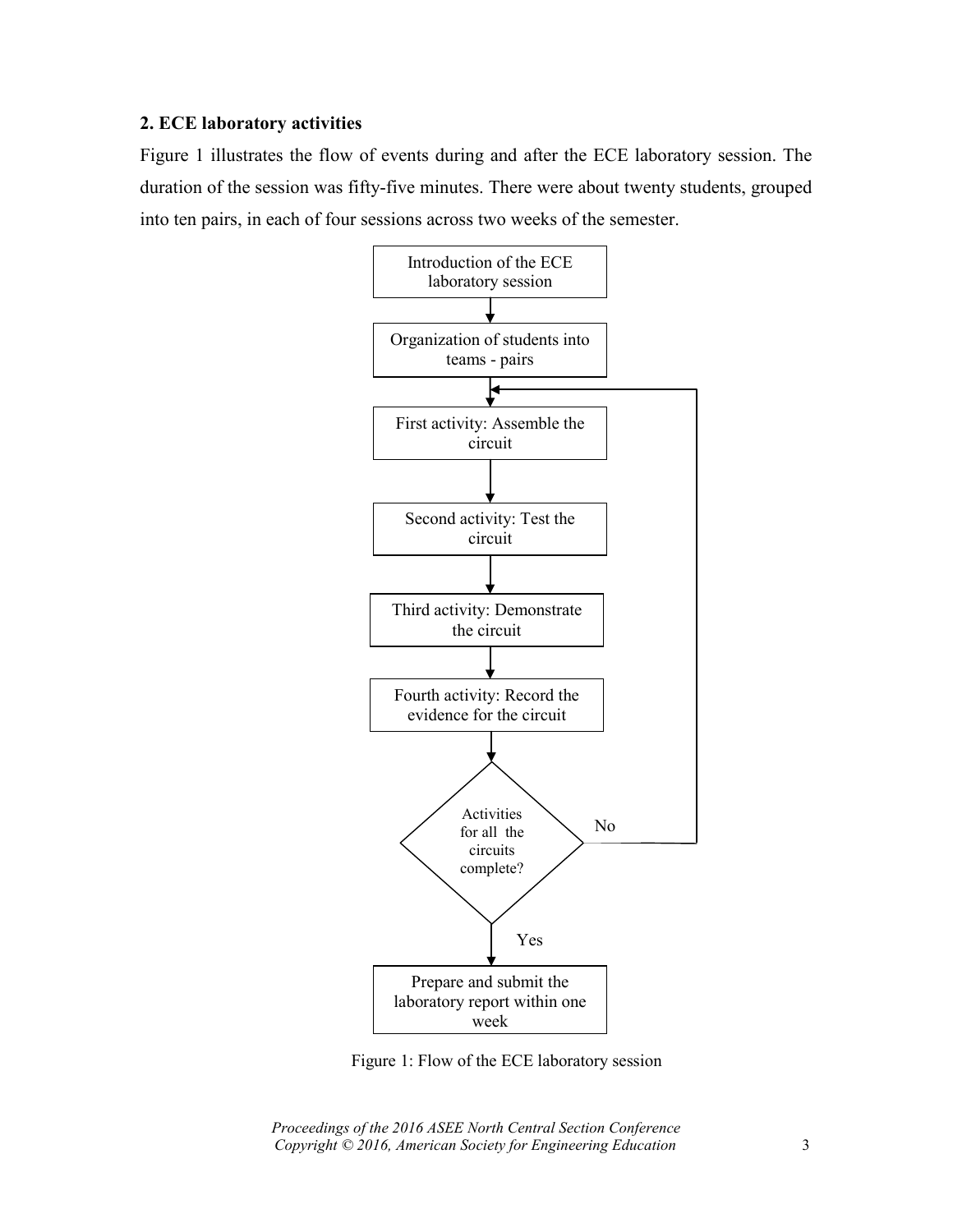The ECE laboratory session is titled "ASSEMBLE AND TEST THE TIMER AND LOGIC CIRCUITS". The theme or broad objective of the laboratory session is to configure and test the operation of electric circuits such as the timer and logic gates. The specific objectives are as follows:

- Build the timer circuit using a transistor and a relay
- Assemble logic gates using switches and LEDs
- Test the operation of the timer circuit and the logic gates

The introduction of the laboratory session comprised a brief overview of the circuit and the related laboratory activities. First, the equipment to be used is introduced. Each team of students would need to use the *SNAP CIRCUITS PRO* by Elenco. This is a kit that contains electrical components that can be easily placed onto their own circuit assembly boards. The components are placed onto the board using snap connectors, and are connected together to create basic and advanced circuits. These kits are very easy to use and assemble, and learning how to use them is very intuitive.

### **Timer Circuit**

In this part of the laboratory activities, the students create a timer circuit that at the press of a button will turn on a light attached to the circuit, then after a set time, the light will turn off. The timer circuit is configured as shown in Figure 2.



Figure 2: Timer circuit

The students are provided the following summary of the action of the timer circuit. Switch S1 is the main power source, allowing the current to flow from the batteries to the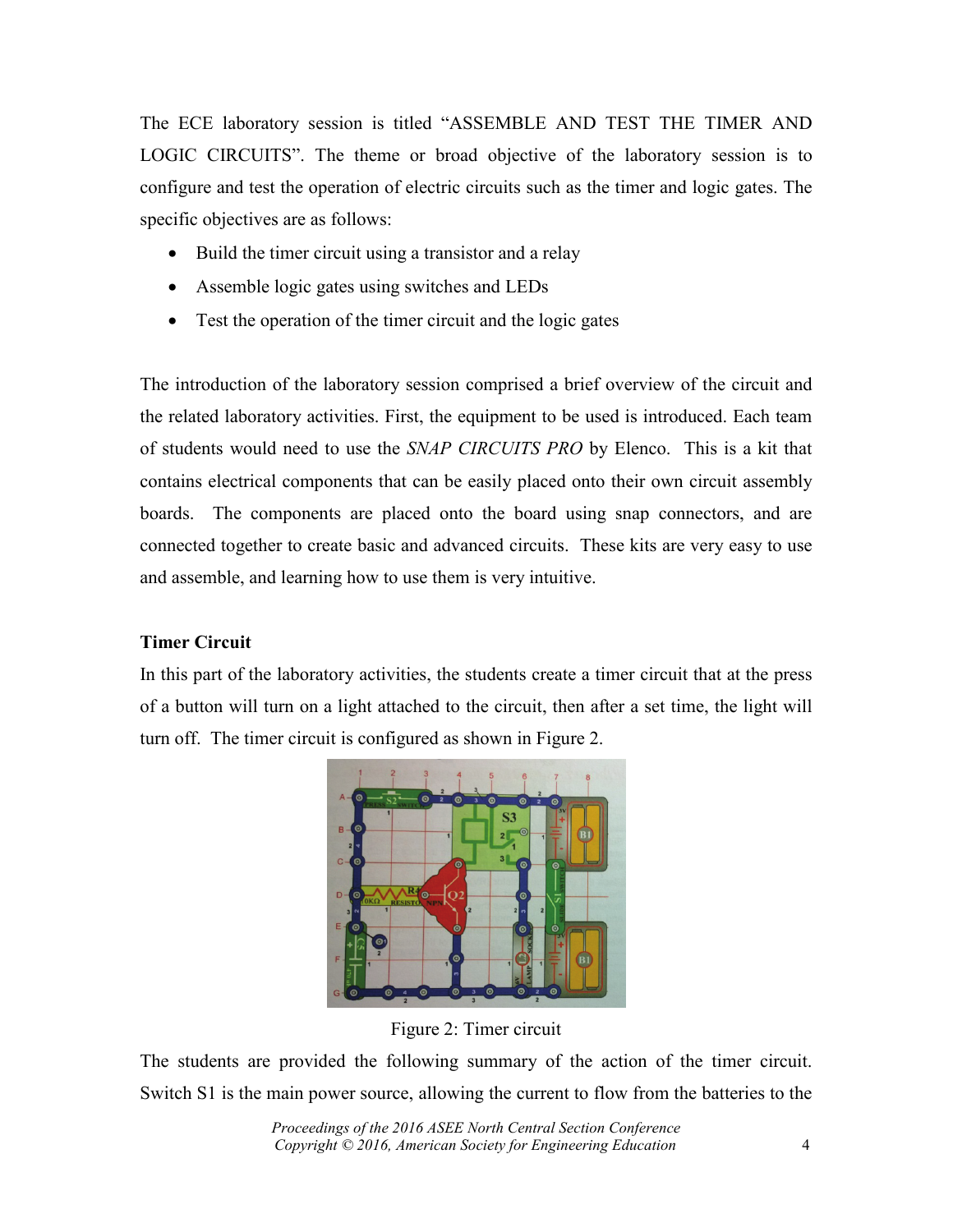circuit. When the switch S2 is pressed, the capacitor C5 charges, and this brings power to the base of the transistor Q2 through resistor R4. The transistor then allows current flow through the collector and emitter activating the relay S3, switching on the lamp L2. After a set time, the capacitor becomes de-energized, and the current through the base of the transistor no longer flows, deactivating the transistor, switching off the relay, turning off the lamp L2.

### **Lab exercises based on the timer circuit**

First, the student teams demonstrate the operation of the circuit to the instructor. Then, they record the duration of time for which the light stayed on due to changes made to the value of the resistor R4 and the value of the capacitor C5. The settings and outcomes are tabulated for at least four choices of values shown in Table 1.

| Resistor, Ohms $(\Omega)$ | Capacitor, Farads (F) | Duration, seconds (s) |  |
|---------------------------|-----------------------|-----------------------|--|
|                           |                       |                       |  |
|                           |                       |                       |  |

### **Logic gates**

In this part of the laboratory activities, the goal is to assemble and test logic gates using electric circuits. Typical logic gates perform the Boolean operations known as NOT, AND, NAND, OR, and NOR. For instance, the circuit shown in Figure 3 is the AND gate. This circuit required two switches.



Figure 3: AND logic gate

Likewise, the students assemble and test the NOT, NAND, OR, and NOR logic gates. The lab exercises comprise demonstration of the operation of each circuit followed by recording of the outcomes in truth tables as illustrated in Table 2.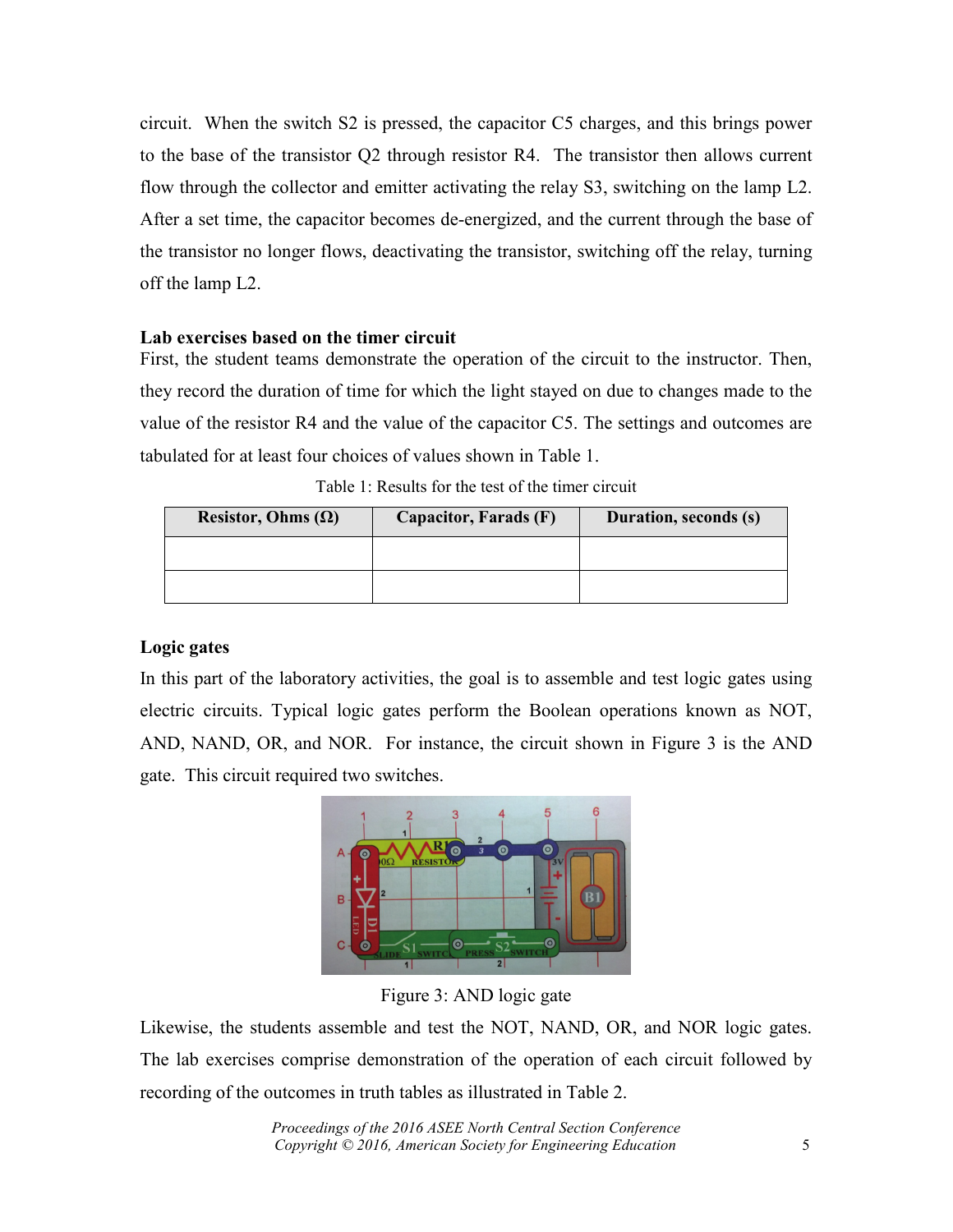| <b>Position of the</b><br>switch S1 (ON/OFF) | <b>Position of the</b><br>switch S2 (ON/OFF) | <b>LED LIGHT</b><br>(ON/OFF) |
|----------------------------------------------|----------------------------------------------|------------------------------|
|                                              |                                              |                              |
|                                              |                                              |                              |

| Table 2: Truth table for each logic circuit |  |  |  |  |
|---------------------------------------------|--|--|--|--|
|                                             |  |  |  |  |
|                                             |  |  |  |  |

## **Laboratory report**

Each team is expected to prepare and submit the laboratory report with strict adherence to the guidelines that are provided. The report is due one week after the laboratory session.

## **3. Rubric for assessment**

Table 3 illustrates the rubric for assessment of the student reports.

| Laboratory                   | <b>Level of Achievement</b>                                                                                                                                                                                    |                                                                                                                                                                                                     |                                                                                                                                                                      |       |
|------------------------------|----------------------------------------------------------------------------------------------------------------------------------------------------------------------------------------------------------------|-----------------------------------------------------------------------------------------------------------------------------------------------------------------------------------------------------|----------------------------------------------------------------------------------------------------------------------------------------------------------------------|-------|
| Component                    | 5                                                                                                                                                                                                              | 3                                                                                                                                                                                                   |                                                                                                                                                                      | total |
| Design method<br>and process | Clear specification<br>and explanation of the<br>design method and<br>process                                                                                                                                  | Unspecified and/or<br>unexplained steps in<br>the design method<br>and process                                                                                                                      | No specifications<br>or explanation of<br>the design method<br>and process                                                                                           | 15    |
| Implementation               | Tools for<br>implementation are<br>identified and<br>effectively used;<br>working model<br>submitted with<br>accurate<br>documentation                                                                         | Tools are identified<br>but not effectively<br>used; working model<br>is submitted but lacks<br>accuracy in the<br>documentation                                                                    | No tools are<br>identified and used;<br>working model not<br>submitted                                                                                               | 20    |
| Test &<br><b>Validation</b>  | Complete and detailed<br>test plan; evidence of<br>validation of the<br>method through<br>results of the<br>implementation                                                                                     | Test plan is not<br>complete; results are<br>presented without<br>validation                                                                                                                        | Test plan does not<br>exist; no results to<br>validate the design<br>method and process                                                                              | 30    |
| <b>Report</b>                | Organized in sections<br>with accurate<br>grammar and<br>punctuation in the<br>discussion; use of<br>figures and/or tables<br>to analyze the data;<br>presents clear<br>conclusions based on<br>the validation | Some sections lack<br>organization; contains<br>inaccuracies in the<br>use of grammar and<br>punctuation; some<br>use of figures and/or<br>tables to analyze the<br>data; incomplete<br>conclusions | Lacks any<br>organization of the<br>content; poor use<br>of grammar and<br>punctuation; no<br>figures and/or<br>tables for data<br>analysis; no clear<br>conclusions | 35    |

Table 3: Rubric for assessment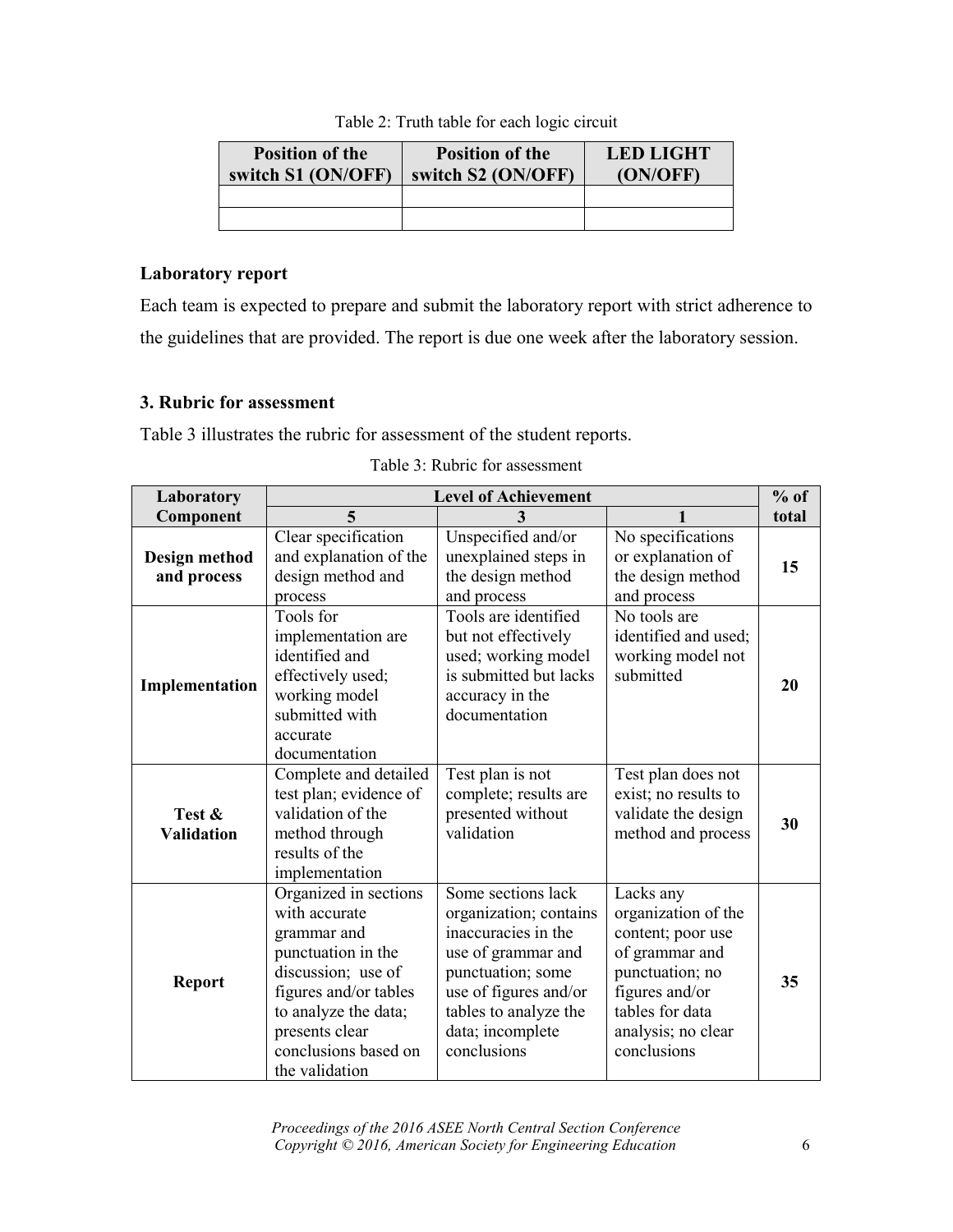For each laboratory activity, the discussion of the design method and process, the implementation, the test and validation plan, and the flow of the overall report are judged to lie within levels of achievement as shown in the table. The percentage of the total points assigned to each category is clearly identified.

#### **4. Student Performance**

Table 4 illustrates the quantitative performance of the first-year students who engaged in this laboratory activity. The students were grouped into four sessions. In each session, the students worked in teams of two and prepared one laboratory report per team.

| <b>Session #</b> | <b>Student count</b> | <b>Average score</b> | <b>Deviation</b> |
|------------------|----------------------|----------------------|------------------|
|                  |                      | 7.4                  | 3.2              |
|                  |                      | 9.1                  | 0.7              |
|                  |                      | 7.2                  |                  |
|                  |                      | 7 Q                  | 2.8              |

Table 4: Performance Data

The laboratory activities of each student and the report of each team were graded according to the rubric shown in Table 3. Although this represents the activities in one of the engineering laboratories, i.e. ECE, it is clear that the students are engaged and committed to the learning process, with the attainment of at least a 70% average as the quantitative measure of their performance.

It should be noted that the 91% average performance of the students in session #2 represents a group of first-year students with both the proclivity and propensity to pursue ECE for their undergraduate degree. The students in this session appeared to be more familiar with the basic ECE concepts than those in the other sessions, likely having focused on this aspect of *S* in their *STEM* learning at the high school level. The activities conducted in the other engineering laboratories, such as BME and ME, reveal similar outcomes. The evidence is documented and used by the faculty members responsible for those activities.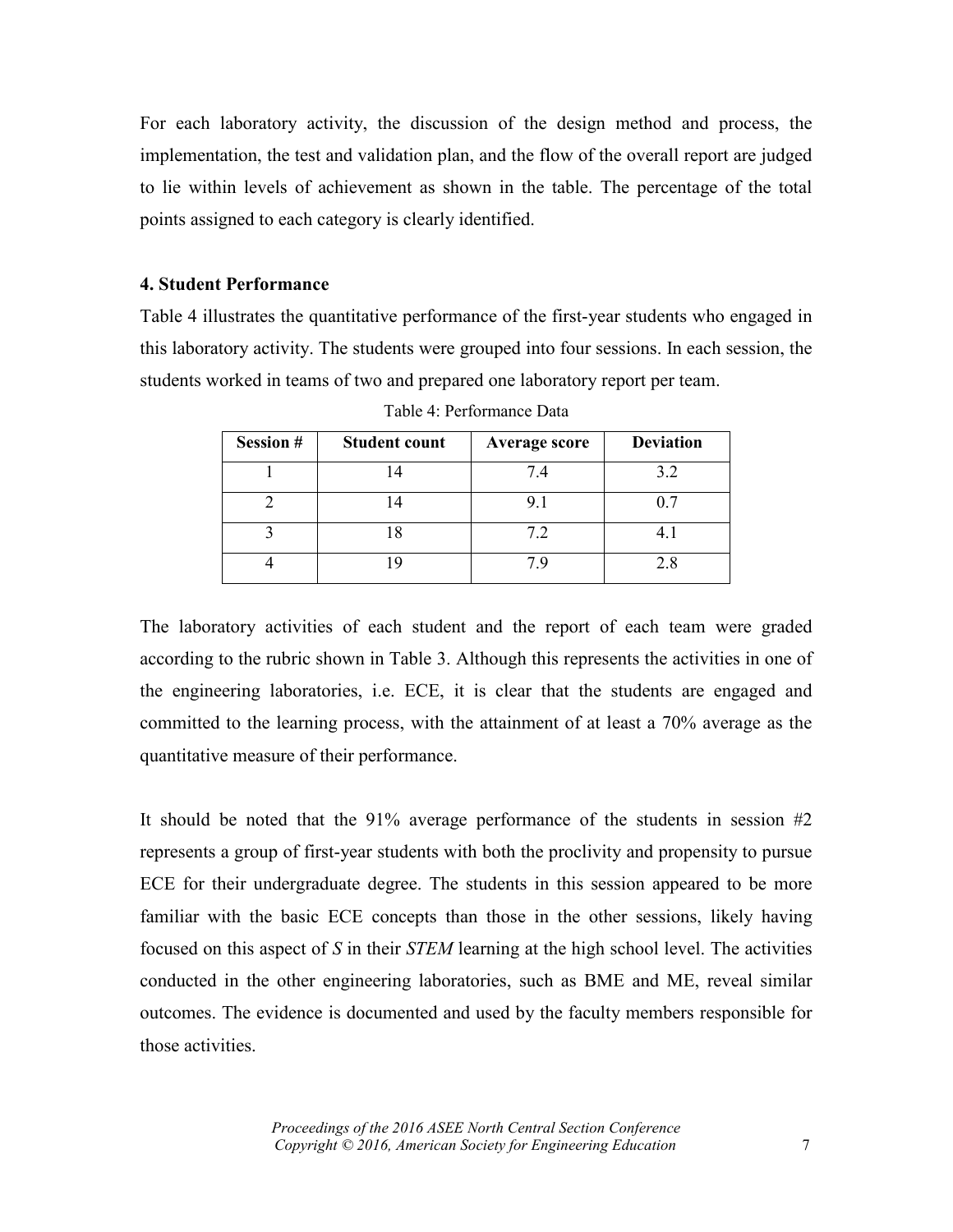#### **5. Conclusions**

The use of structured laboratory activities in the introductory First-Year Seminar course in Engineering helped achieve the following.

- Understand and perform engineering laboratory exercises
- Cultivate skills related to experimental observation and evidence collection
- Gain useful STEM experiences for future courses and engineering professions

Additional benefits of this learning experience are (a) *goal-oriented*, *self-directed learning* (SDL)<sup>9,10</sup> to supplement *instructor-driven learning* (b) promotion of *pairing*<sup>11</sup> and *swarming*<sup>12</sup> to help student teams be more productive and produce higher quality work on the engineering design project.

#### **Bibliography**

- 1. \_\_\_\_\_\_\_\_\_, "Work In Progress: Integration of Topic Modules and Organization of Session Flow for the First-Year Seminar Course in Engineering to Motivate and Sustain Student Learning, " *Proceedings of the 2011 Frontiers in Education*, Session F3D, Rapid City, SD, Oct. 2011.
- 2. J.E. Mitchell, B. Canavan, J. Smith, "Problem-based learning in communication systems: student perceptions and achievement," *IEEE Transactions on Education*, Vol. 53, Issue 4, pp. 587-594, Nov. 2010.
- 3. N. Linge and D. Parsons., "Problem-based learning as an effective tool for teaching computer network design," *IEEE Transactions on Education*, Vol. 49, Issue 1, pp. 5- 10, Feb. 2006.
- 4. O. Pierrakos et al., "Special session Not all problems are created equal: From problem-based learning theory to research on complex problem solving and implications for the engineering classroom," *Proceedings of the Frontiers in Education conference*, Session T3A, pp. 1-3, Oct. 2010.
- 5. H.A. Hadim and S.K. Esche, "Enhancing the engineering curriculum through project based learning*,*" *Proceedings of the Frontiers in Education conference*, Session F3F, pp. 1-6, Oct. 2002
- 6. T.S. Harding et al., "Work-in-Progress Self-directed learning and motivation in a project-based learning environment," *Proceedings of the 2007 IEEE Frontiers in Education Conference*, Session F2G, pp. 3-4, 2007.